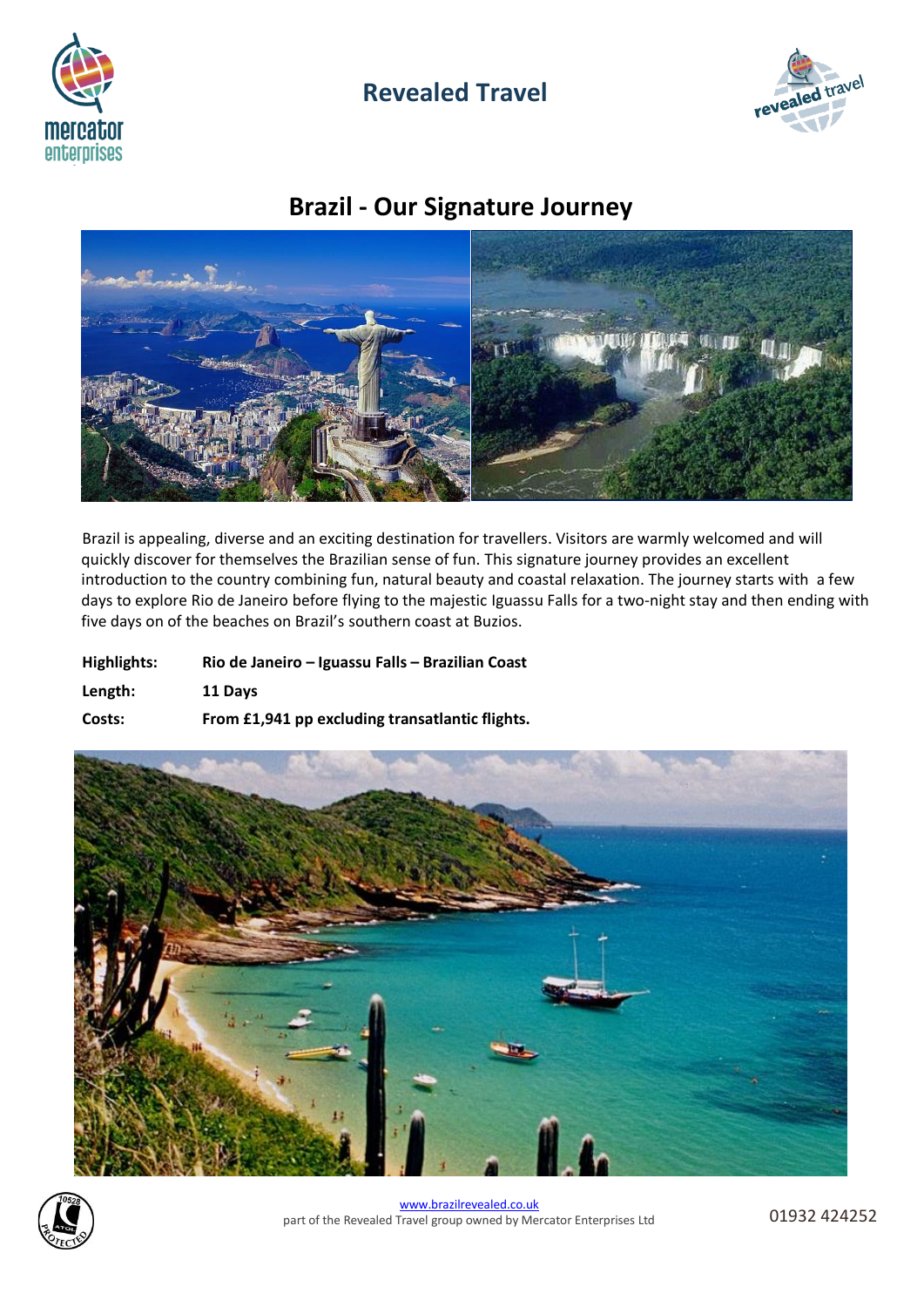

**Brazil Revealed: Our Signature Journey**

**Highlights: Rio de Janeiro – Iguassu Falls – Brazilian Coast at Buzios**

**Days 1-4: Rio de Janeiro:**

- Day 1: Arrival transfer to your hotel; 3 nights' accommodation.
- Day 2: Excursions to Sugarloaf Mountain and to Corcovado Mountain.
- Day 3: Free day to explore Rio de Janeiro. Please contact us to arrange additional excursions.
- Day 4: Departure transfer to the airport in time for your flight to the Pantanal.

Rio de Janeiro has the most spectacular setting of all South American cities with an unbeatable combination of mountains, rainforests, lakes and miles of golden beaches. Rio de Janeiro is home to both samba and bossa nova and with their easy-going spirit and relaxed style you will find a warm welcome from locals, in true carioca style. We recommend you visit the Museum of Tomorrow and the Selaron Steps. Do let us know if you would like a cooking lesson, helicopter flight or to have a go at stand-up paddle-boarding. Please also contact us if you would like to visit one of the samba schools.

## **Days 4-6: Iguassu Falls:**

- Day 4: Arrival transfer from the airport to your hotel; 2 nights' accommodation.
	- Recommended tour: Brazil side of the Falls.
- Day 5: Excursion to the Argentine side of the Falls.
- Day 6: Transfer to the airport in time for your return flight to Rio de Janeiro.

The Iguassu Falls are truly one of the spectacular wonders of the natural world. They consist of 275 separate falls and form the border between Argentina and Brazil. Iguassu National Park is home to tapirs and capybaras as well as more than 1,000 types of butterflies and over 300 species of birds, including green woodpeckers, birds of prey, toucans and egrets. A stay of two nights allows plenty of time to see the falls from both sides. It is easy enough to arrange additional excursions such as a helicopter flight over the falls or a boat trip locally.

## **Days 6-11: Brazilian Coast at Buzios:**

- Day 6: Arrival transfer from Rio airport to your beach resort
	- 5 nights' accommodation.
- Days 7-10: Free days to enjoy the coast.
- Day 11: Transfer to the airport in time for your flight home.

Buzios is located on an appealing peninsula surrounded by the ocean and boasts more than 20 beaches and crystal-clear water. Buzios is no longer the sleepy fishing village it once was but is now a popular destination with an abundance of restaurants, bars, boutique shops and hotels at every level, from budget accommodation to top-end luxury. Buzios offers fantastic sailing, surfing, diving, snorkelling, kite surfing, jet skiing and wind-surfing. It is an ideal place to unwind and soak up the atmosphere.